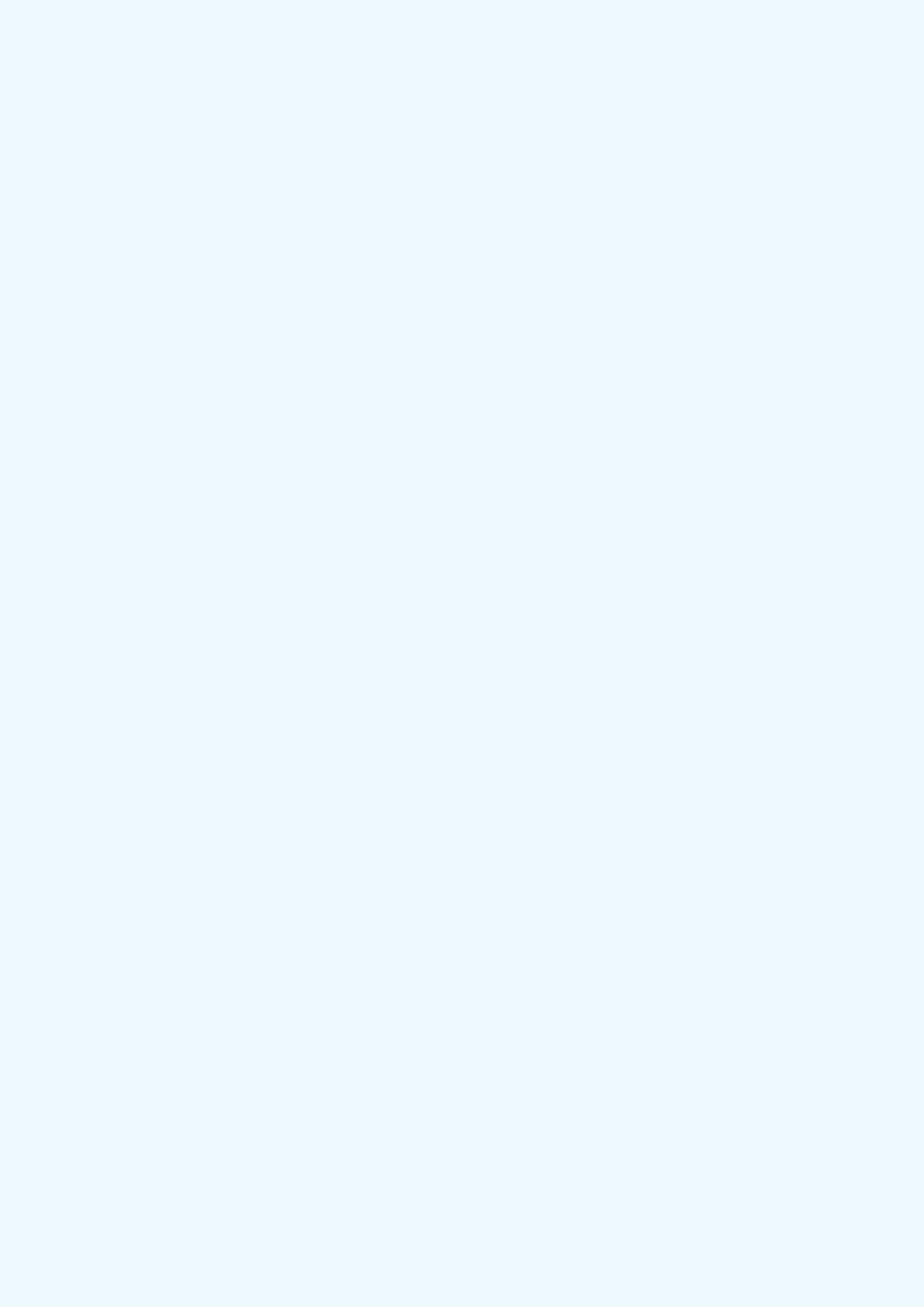### **Chapter IV**

#### **Compliance Audit of PSUs**

#### **CALCUTTA STATE TRANSPORT CORPORATION**

#### **4.1 Lack of monitoring of funds**

**Lack of monitoring over management of funds by CSTC had resulted**  in idling of  $\bar{\tau}$  3.04 crore in non-interest bearing current account and **foregoing interest income of**  $\bar{\tau}$  **0.74 crore.** 

Calcutta State Transport Corporation (CSTC), under the administrative control of the Transport Department, Government of West Bengal (GoWB) provides bus services to the people in and around Kolkata. For financial transactions, CSTC maintained 34 bank accounts including a current account with IDBI bank as of 31 March 2018. In January/ March 2013, GoWB prohibited PSUs from inviting competitive bids from banks for interest rates on fixed deposits and restricted placing of money in fixed deposits to those banks with whom these PSUs had regular business.

Scrutiny of the bank statement of IDBI bank for the period from April 2012 to March 2018 revealed that CSTC had invested (April 2012) surplus funds in three Fixed Deposits<sup>185</sup> with IDBI Bank, which had matured during the period from June 2014 to August 2014. The maturity value of  $\bar{\tau}$  3.04 crore of these three deposits was, however, parked in the non-interest bearing current account with IDBI Bank from August 2014 to September 2018 *i.e.* over four years. CSTC had not invested this amount in interest earning term deposits, for reasons not on record. The minimum rate of interest offered by IDBI on term deposits during the period from August 2014 to September 2018 was six *per cent*. Thus, CSTC had foregone interest income of  $\bar{\mathfrak{c}}$  0.74<sup>186</sup> crore on the matured value of investment of  $\bar{\mathfrak{c}}$  3.04 crore (calculated by applying the minimum rate of interest on term deposits by IDBI Bank).

On being pointed out in audit (August 2018), CSTC re-invested (September 2018)  $\bar{\tau}$  3.04 crore in interest bearing term deposit for twelve months with IDBI Bank. It was also stated (January 2019) that an enquiry committee was formed after audit enquiry in November 2018 to look into the lapse. The report of the enquiry committee is awaited (December 2020).

<sup>&</sup>lt;sup>185</sup> (a) Face Value (FV)  $\bar{\zeta}$  0.90 crore Maturity Value (MV)  $\bar{\zeta}$  1.35 crore, (b) FV  $\bar{\zeta}$  0.43 crore,  $MV\bar{z}$  0.65 *crore, (c) FV*  $\bar{z}$  0.71 *crore, MV* $\bar{z}$  1.04 *crore.* 

 $^{186}$   $\bar{\xi}$  3.04 *crore X 6 per cent X 1482 days/365 days* =  $\bar{\xi}$  74,05,940/-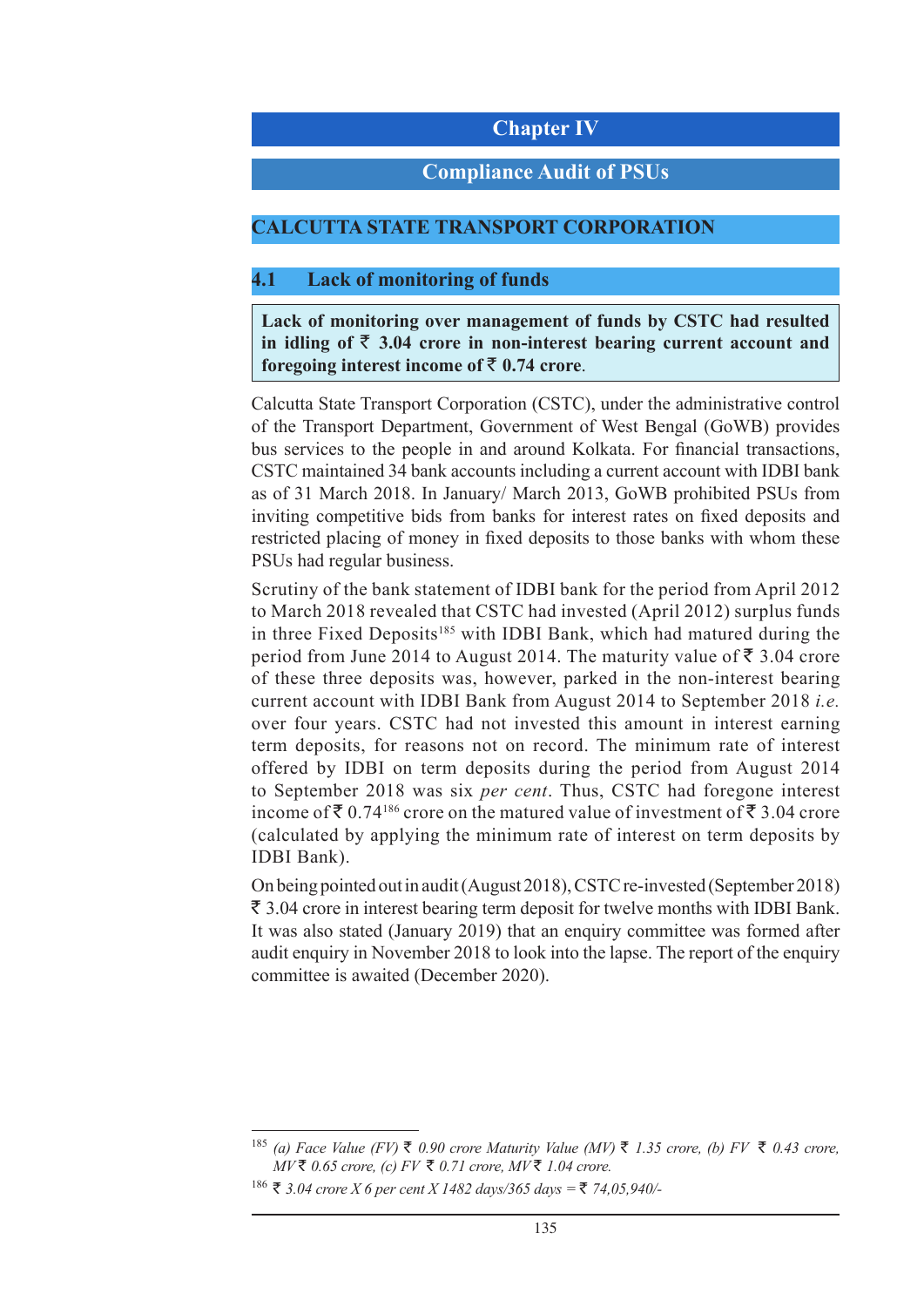The Government added (September 2019) that to avoid keeping idle fund in non-interest bearing current accounts, CSTC had taken steps to **(i)** convert all current accounts to auto-sweep facilities and **(ii)** keep a close eye on investment issues. But, CSTC had not shared details of the steps implemented, though called for (June 2020) in audit.

Thus, lack of monitoring by CSTC resulted in idling of  $\bar{\tau}$  3.04 crore in non-interest bearing current account with IDBI for more than four years, leading to loss of interest income of at least  $\bar{\xi}$  0.74 crore.

### **WEST BENGAL TRANSPORT INFRASTRUCTURE DEVELOPMENT CORPORATION LIMITED**

**4.2****Avoidable loss on payment of service tax, interest and penalty of ₹ 1.11 crore** 

Loss of  $\bar{\tau}$  1.11 crore due to non-charging of service tax on administrative **charges received by West Bengal Transport Infrastructure Development Corporation Limited (WBTIDCL) and interest and penalty paid on delayed payment of service tax.**

West Bengal Transport Infrastructure Development Corporation Limited (WBTIDCL), a Government of West Bengal (GoWB) undertakes works as an executing agency of the Transport Department, GoWB for the development of transportation system in the State.

WBTIDCL receives funds from the Transport Department, GoWB for execution of infrastructure projects as deposit works since inception in September 1996. It gets a percentage on the value of works executed as administrative charges. Section 65 (105) (zzzq) of the Finance Act, 1994 stipulates that, with effect from 2012-13, support services provided, including support of any kind comprising functions that entities carry out in ordinary course of operations themselves but may provide as service by outsourcing them to others, in lieu of the administrative charges, are chargeable to Service Taxes (ST) under 'Support Services of Business or Commerce'. Accordingly, WBTIDCL was liable to pay service tax on administrative charges realised against infrastructure projects executed in the State on behalf of GoWB since 2012-13.

On examination of records for the period from 2015-16 to 2017-18, it was seen that WBTIDCL registered itself with ST Authorities in December 2015 as required under Section 69187 of the Finance Act, 1994 for payment of ST under Section 67 of the Finance Act, 1994.<sup>188</sup>

<sup>187</sup> *Section 69 of the Finance Act, 1994 stipulates that every person liable to pay service tax would have to take service tax registration.*

<sup>188</sup> *Section 67(2) of the Act states that wherever the Service Tax is not charged separately, the gross amount of service so rendered was to be considered as inclusive of Service Tax and Service Tax is to be collected by the Service Provider (WBTIDCL) from the Service Recipient (GoWB) for onward remittance to Service Tax Authorities.*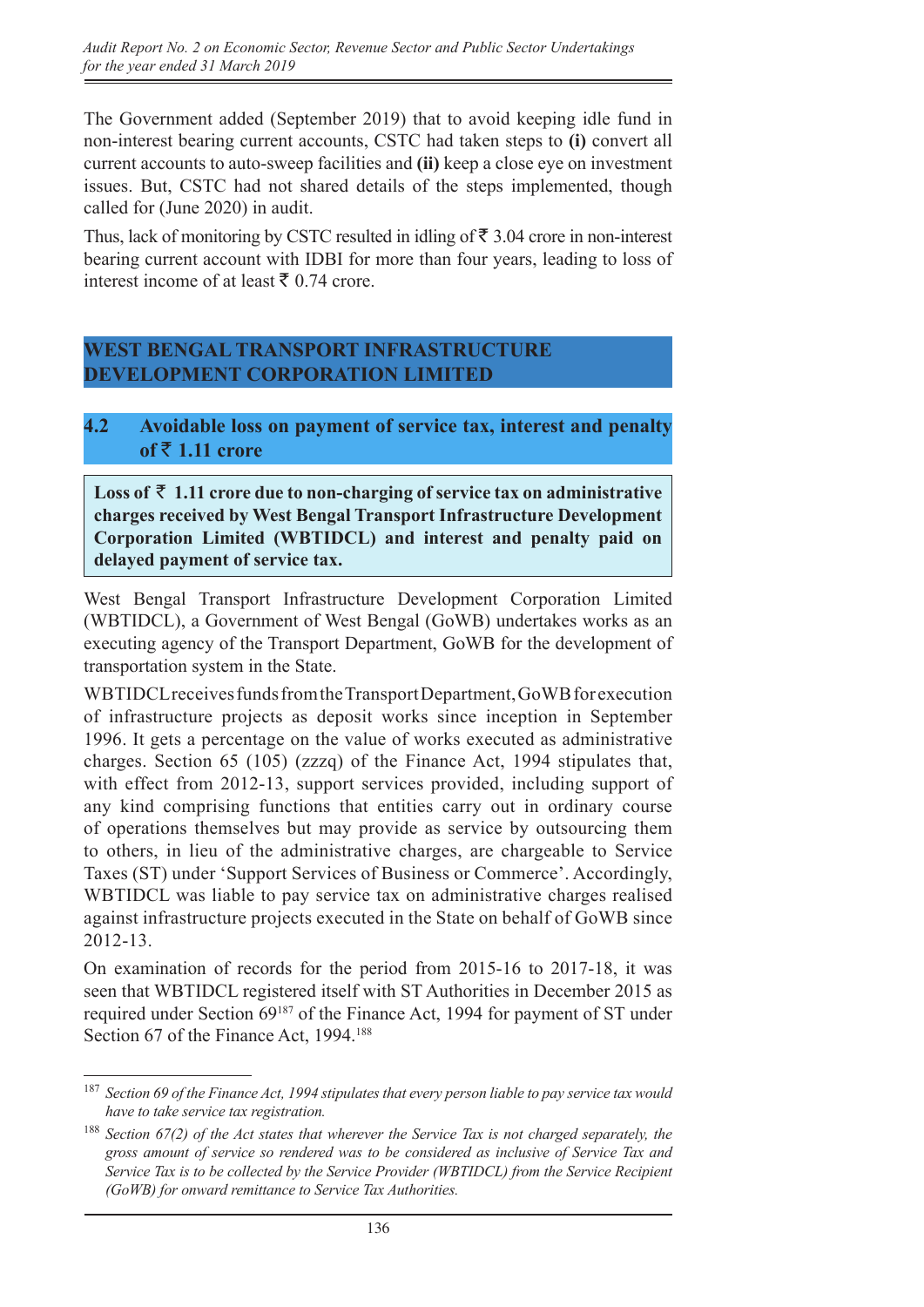Scrutiny revealed that during 2012-13 to 2016-17, WBTIDCL raised bills on the State Government for administrative charges of  $\bar{\tau}$  6.40 crore, but did not raise any claim towards ST. However, as the services provided by WBTIDCL were taxable, it had paid applicable service tax of  $\bar{\tau}$  98.32 lakh along with interest and penalty of  $\bar{\tau}$  12.85 lakh during March to November 2017 from its own funds.

Thus, WBTIDCL had to pay service tax of  $\bar{\xi}$  1.11 crore ( $\bar{\xi}$  98.32 lakh  $+\bar{\xi}$  12.85 lakh) from their own funds as they failed to claim the ST component while raising claims on their client, GoWB.

# **WEST BENGAL FINANCIAL CORPORATION**

# **4.3 Avoidable payment of interest of** ` **1.81 crore**

WBFC issued bonds of  $\bar{\tau}$  25.06 crore carrying interest at higher rate **despite having commensurate fixed deposits in Banks earning interest at lower rates. This resulted in avoidable payment of interest on Bonds issued amounting to**  $\bar{\tau}$  **1.81 crore.** 

West Bengal Financial Corporation (WBFC) issues fixed interest rate bonds through private placement<sup>189</sup> as a part of its business plan. The objective of the issue of bonds is to raise finances for onward lending to small and medium scale industrial sector in the State of West Bengal. The State Government guarantees repayment of principal and interest on bonds. Between 2012-13 and 2015-16, WBFC disbursed loans of  $\bar{\tau}$  756.63 crore *i.e.* 75 *per cent* of target  $(\bar{\mathcal{F}} 1,005$  crore), partly funded (50 *per cent*) through bonds. WBFC's aggregate profit in this period was  $\bar{\tau}$  27.92 crore.

Meanwhile, WBFC approved (February 2013) issue of bond of  $\bar{z}$  150 crore for the financial year 2013-14 at interest rate not exceeding 10 *per cent per annum*. Based on such approval, WBFC raised  $\bar{\tau}$  120.83 crore in two tranches during February 2014 to June 2014 carrying interest at 9.70 and 9.80 *per cent* for tenure of 10 years. In February 2016, WBFC decided to raise the balance amount of bond of  $\bar{\xi}$  29.17 crore ( $\bar{\xi}$  150 crore -  $\bar{\xi}$  120.83 crore) for a tenure of 10 years carrying interest at 9.80 *per cent*. This issue fetched  $\bar{\xi}$  25.06<sup>190</sup> crore during March 2016 to April 2016.

Scrutiny of records for the issue (March 2016) of bonds of  $\bar{\mathfrak{g}}$  25.06 crore revealed that:

• WBFC did not ascertain the availability of its funds before the issue of bonds in the third tranche. The minimum balances held in bank fixed deposits ranged from  $\bar{\xi}$  47.49 crore to  $\bar{\xi}$  174.99 crore(during March 2016 to

<sup>189</sup> *A private placement is offering of securities to a limited number of institutional investors instead of a public offering.*

<sup>190</sup> ` *23.63 crore between 01/03/2016 to 28/03/2016 and* ` *1.43 crore between 29/03/2016 to 12/04/2016.*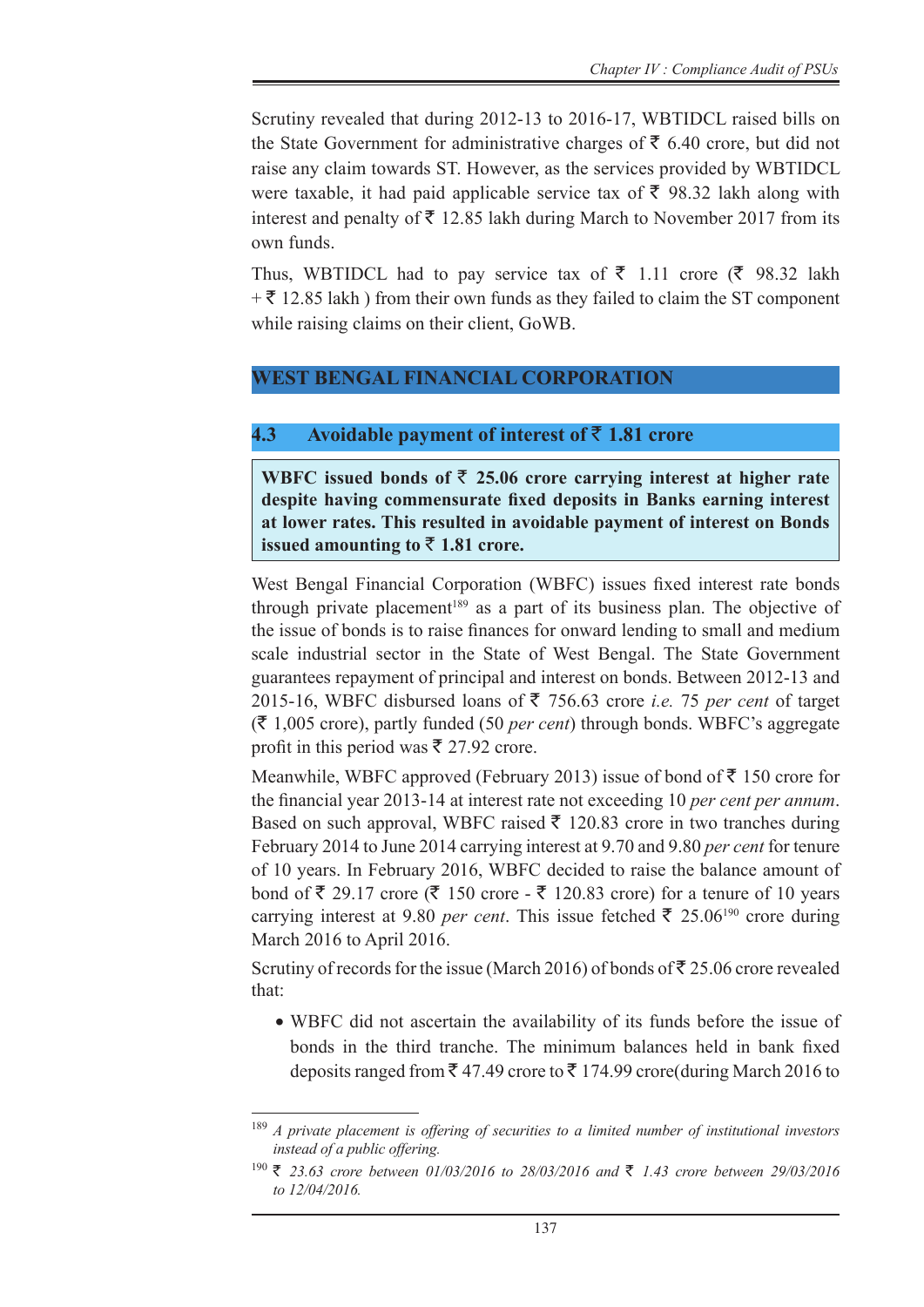March 2019). The justification for issuing bonds for  $\bar{\tau}$  29.17 crore instead of utilising the available funds was also not on record.

• During 2016-19, WBFC had paid interest on bonds at 9.80 *per cent*  amounting to  $\bar{\tau}$  7.38 crore<sup>191</sup> against which it had earned interest income of  $\bar{\xi}$  5.57 crore<sup>192</sup> (during the corresponding period)<sup>193</sup> on equivalent amount of  $\bar{\tau}$  25.06 crore in fixed deposits ranging from 6.96 *per cent* to 7.84 *per cent*. This resulted in additional payment of interest of  $\bar{\tau}$  1.81 crore  $({\bar{\mathfrak{F}}} 7.38$  crore -  ${\bar{\mathfrak{F}}} 5.57$  crore).

WBFC in its reply stated (December 2020) that sourcing finance other than bond was restricted to share contributions from GoWB only. Moreover, the finances of WBFC were adversely affected due to pre-payments of loans by WBFC's borrowers, who had shifted to banks offering lower rates of interest. These reasons had compelled WBFC to take the bond issue.

The reply of WBFC is contradictory as with loan pre-payments in the scenario of migration of its loanees to banks, there would be surplus funds with WBFC. Moreover, WBFC also had amounts ranging from  $\bar{\tau}$  47.49 crore to  $\bar{\tau}$  174.99 crore lying in fixed deposits during this period. Hence, there appears to be no justification for issue of bonds of  $\bar{\tau}$  25.06 crore primarily meant for lending activities of WBFC, which resulted in avoidable payment of interest of  $\bar{z}$  1.81 crore.

# **WEST BENGAL INDUSTRIAL DEVELOPMENT CORPORATION LIMITED**

#### **4.4 Improper approval of OTS resulting in non-recovery of loan of** ` **6.87 crore**

**Non-compliance of One Time Settlement (OTS) guidelines resulted in extending undue benefit to borrower by way of accepting a below par**  OTS proposal, thus foregoing recovery of loan of  $\bar{e}$  6.87 crore.

West Bengal Industrial Development Corporation Limited (WBIDCL) sanctioned (February 2009) a term loan of  $\bar{\tau}$  11.51 crore to a unit for setting up a solar photovoltaics(PV) modules manufacturing facility at the Export Promotion Industrial Park (EPIP), Durgapur, West Bengal. The loan carried floating interest rate of 13.50 *per cent per annum*<sup>194</sup>*,* payable quarterly and two *per cent* additional interest for the default period in case of default in

<sup>&</sup>lt;sup>191</sup> ₹ 25.06 *crore at 9.80 per cent for three years 2016-2019*.

<sup>192</sup> ` *25.06 crore at 7.84 per cent=* ` *1.97 crore (2016-17);* ` *25.06 crore at 6.96 per cent*   $=$  ₹ 1.74 *crore (2017-18); and* ₹ 25.06 *crore at 7.44 per cent* = ₹ 1.86 *crore (2018-19); Total:* ₹ 5.57 *crore.* 

<sup>193</sup> *Interest rate of bank deposit is available from the date of issue of bonds till March 2019, i.e. from 2016-19.*

<sup>194</sup> *Which was subsequently revised to 12.75 per cent with effect from 01 March 2009.*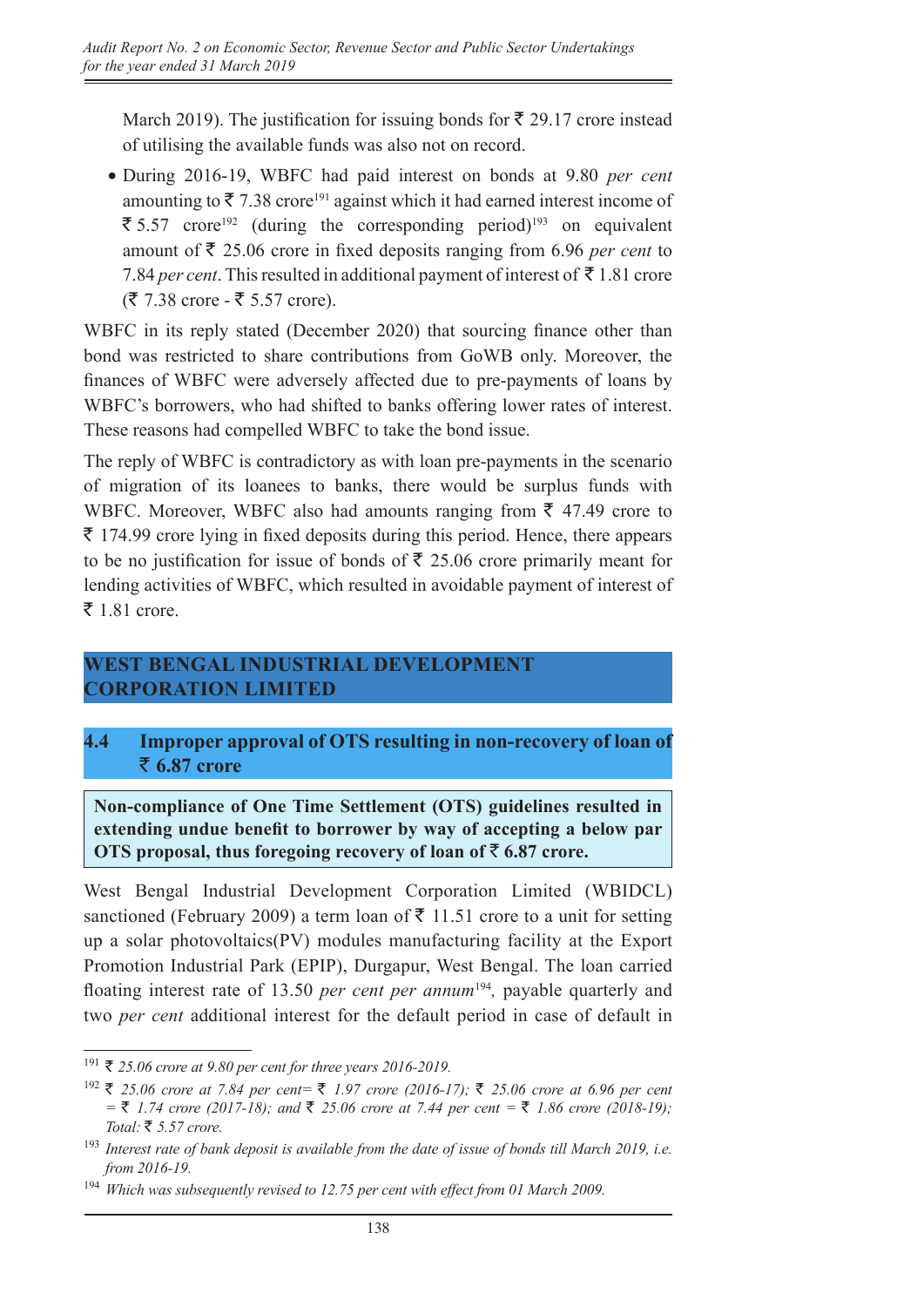payment. Against the sanctioned term loan, the unit was disbursed a total sum of  $\bar{\tau}$  10.40 crore during April 2009 to March 2010. The loan was to be repaid in 24 (twenty-four) quarterly instalments (October 2010 to July 2016) with a moratorium period of 18 months from the date of first disbursement of the loan.

The unit repaid four instalments of principal of  $\bar{\tau}$  1.92 crore and interest of  $\bar{\xi}$  2.35 crore up to September 2011. Thereafter the unit did not meet its loan repayment obligations on time and instead requested (January 2014) WBIDCL for restructuring of loan citing liquidity crunch owing to delay in commencement of commercial production of solar polycrystalline PV modules. As on 31 December 2013, total outstanding against loan was  $\bar{z}$  11.95 crore.

WBIDCL restructured the loan account in January/ February 2014, subject to the unit paying at least  $\bar{\tau}$  one crore as down payment against the present overdue within 30 days, the tenure of repayment was revised to seven years carrying interest at the rate of 11 *per cent* with a moratorium on all repayment upto March 2015. In addition, the unit was required to submit post-dated cheques (PDCs) for payment/ repayment of the loan between April 2015 and March 2022 as well as create a fixed deposit (FD) of  $\overline{\xi}$  50 lakh in favour of WBIDCL to meet any shortfall in repayment.

The unit, however, failed to submit the requisite PDCs and FD as required under the restructuring package till August 2015. As a result, WBIDCL notified the unit in September and November 2015, that non-compliance with the terms and conditions of the restructuring package had led to the package being withdrawn and dues reverting to their original position. In January 2016, WBIDCL gave the unit another opportunity to comply with the requirements of the restructuring package within seven days. The unit then deposited the PDCs and FD. Thereafter, in October 2016, the unit requested for one time settlement (OTS) of its outstanding dues ( $\bar{\tau}$  16.59 crore) as on September 2016 and offered an amount of  $\bar{\bar{\xi}}$  3.63 crore towards full and final settlement of all dues to WBIDCL.

The guidelines for OTS, as maintained in Standard Operating Procedures (SOP) followed by WBIDCL, provide that:

 • Before initiating any OTS, WBIDCL would undertake valuation of Realistic Realisable Value (RRV) of the primary and collateral security against the loan *viz*. (a) assets mortgaged/ hypothecated to WBIDCL by the Unit, (b) realisable value of assets held by WBIDCL as collateral and (c) realisable value of assets of Promoters/ Guarantors.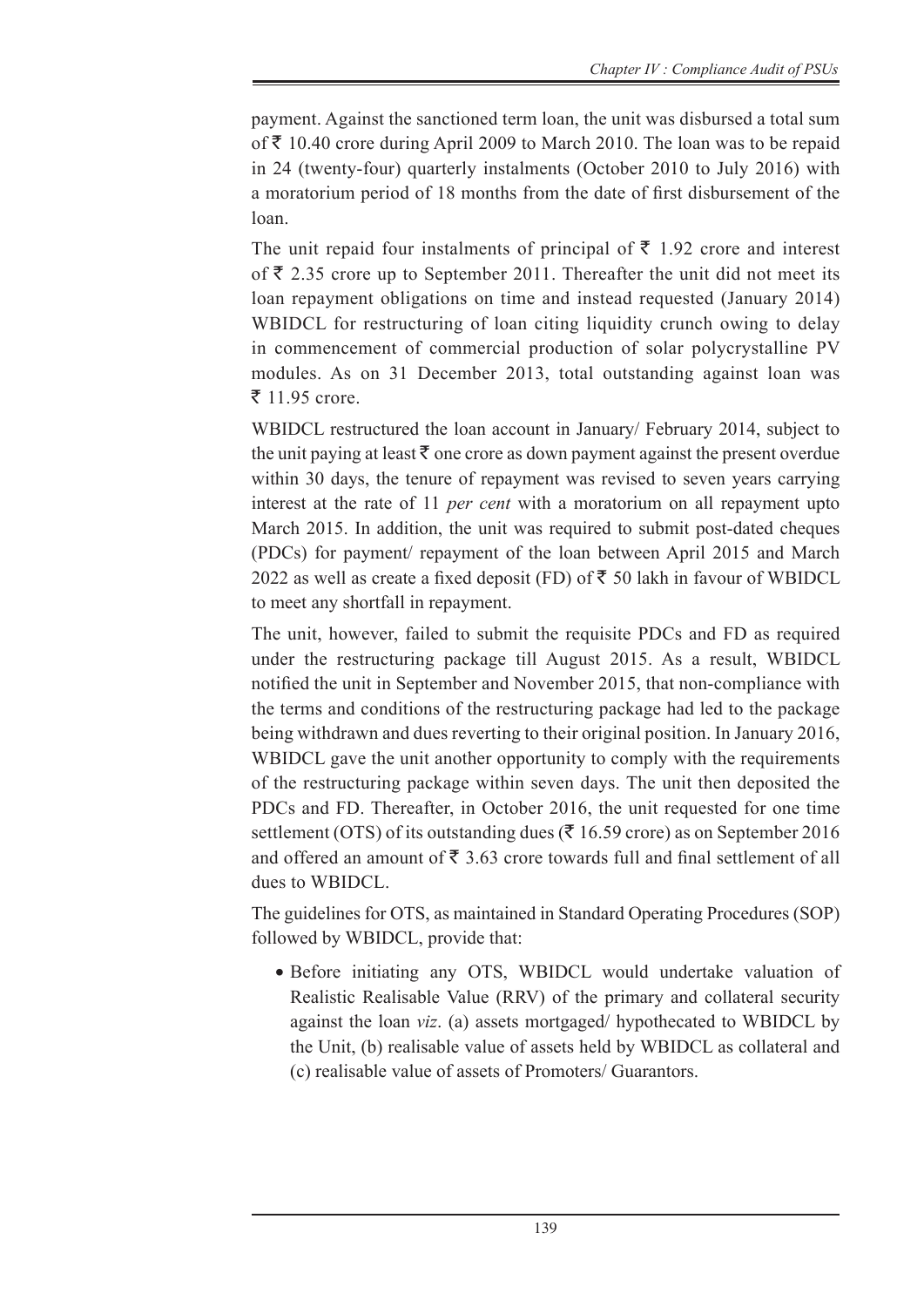- Total dues (TD) would be calculated based on total outstanding principal and interest, outstanding additional interest/ liquidated damages if any, future interest upto probable date/ month of settlement, expenditure, if any, on valuation, *etc*.
- If RRV is greater than TD, then WBIDCL would take appropriate steps to realise RRV.
- If RRV is not sufficient to cover TD then WBIDCL would evaluate OTS proposal based on score sheet (Table-3 of the OTS guidelines) and the extent of maximum waiver would be determined in line with the score bands (as shown in Table-4 of the OTS guidelines).
- The extent of waiver would be determined according to the score bands after evaluating TD as per the (loan) rate of interest.

 On scrutiny of the evaluation done (March 2017) by WBIDCL on the OTS proposal of the unit, it was observed that the RRV of the primary and collateral security against the loan was  $\bar{\tau}$  18.16 crore whereas the TD as of February 2017 was  $\bar{\xi}$  17.86 crore (Principal:  $\bar{\xi}$  8.48 crore, Interest:  $\bar{\xi}$  9.30 crore and Penal interest:  $\bar{\xi}$  8.47 lakh). As per the OTS guidelines of WBIDCL, in case RRV is greater than TD, WBIDCL instead of initiating OTS should take steps to realise the RRV. Yet, WBIDCL had, without any justification finalised (April 2017) the OTS at  $\bar{\tau}$  10.99 crore.

Audit also observed that as per the audited financial statements of the unit as on 31 March 2016, the Reserve and Surplus, Tangible Assets and Inventory of the unit were  $\bar{\xi}$  7.58 crore,  $\bar{\xi}$  19.63 crore and  $\bar{\xi}$  19.55 crore, respectively, indicating it was solvent and able to pay its TD. Hence, WBIDCL had no justification in offering OTS to the unit.

The unit paid the OTS amount in May 2017. Thus, by violating its OTS guidelines, WBIDCL extended undue benefit to the unit by foregoing income of  $\bar{\xi}$  6.87 crore ( $\bar{\xi}$  17.86 crore -  $\bar{\xi}$  10.99 crore) from realisation of RRV of the security hypothecated/ mortgaged by the unit with WBIDCL.